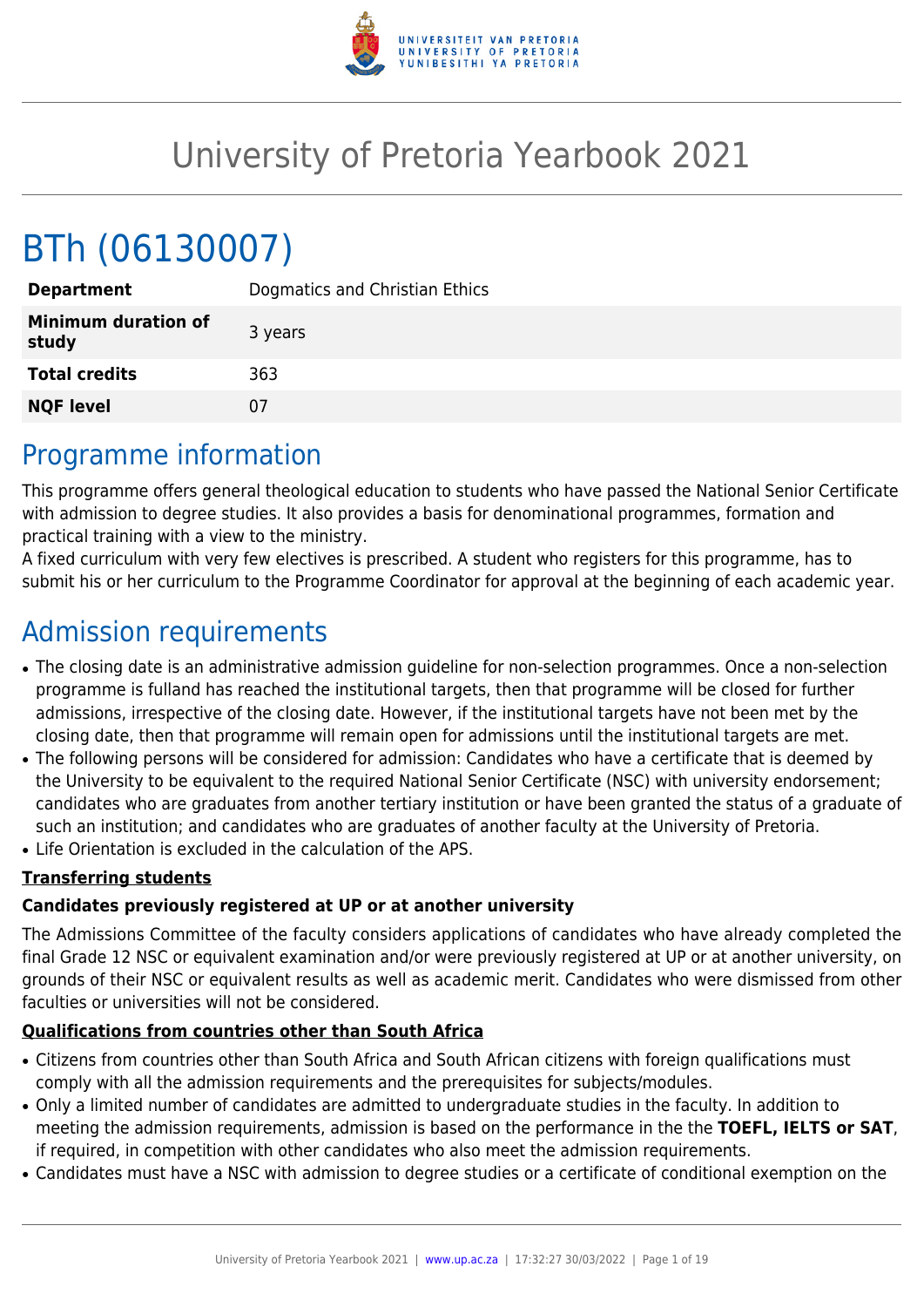

basis of a candidate's foreign qualifications, the so-called "Immigrant" or "Foreign Conditional Exemption". The only condition for the "Foreign Conditional Exemption" that is accepted is: 'completion of the degree course'. The exemption certificate is obtainable from Universities South Africa (USAf). Detailed information is available on the website at [click here](http://mb.usaf.ac.za).

#### **University of Pretoria website:** [click here](http://www.up.ac.za/theology)

| <b>Minimum requirements</b><br><b>Achievement level</b>            |          |            |
|--------------------------------------------------------------------|----------|------------|
| <b>English Home Language or</b><br><b>English First Additional</b> |          | <b>APS</b> |
| <b>Language</b><br>NSC/IEB                                         | AS Level |            |
|                                                                    |          | 78         |

\* Cambridge A-level candidates who obtained at least a D in the required subjects and International Baccalaureate (IB) HL candidates who obtained at least a 4 in the required subjects will be considered for admission.

# Examinations and pass requirements

#### **Special examinations**

#### See also General Regulations G.12.6.

A student who complies with all the requirements for the degree with the exception of a maximum of two semester modules or one year-module, in each of which a combined mark of at least 40% has been obtained, may be admitted to a special examination in the same modules at the end of the following semester.

# Promotion to next study year

- To be admitted to the second year of study, a student must pass at least eight semester modules, unless the Dean decides otherwise.
- To be admitted to the third year of study, a student must pass at least 21 semester modules, unless the Dean decides otherwise.

#### **Academic exclusion**

The Dean may, on recommendation of the relevant Faculty committee, exclude a student academically by the cancellation of the registration for that particular year or for the following year, if he or she does not comply with the minimum set of requirements. The student may appeal against the academic exclusion, but it is advisable to address any problems as soon as possible. It remains the student's responsibility to approach the relevant lecturer as soon as academic problems are being experienced.

# Pass with distinction

The degree is conferred with distinction on a student who obtains an average of 75% (GPA) in the three years of study, provided that not one of the modules had been failed previously and that the programme was completed within the minimum prescribed period.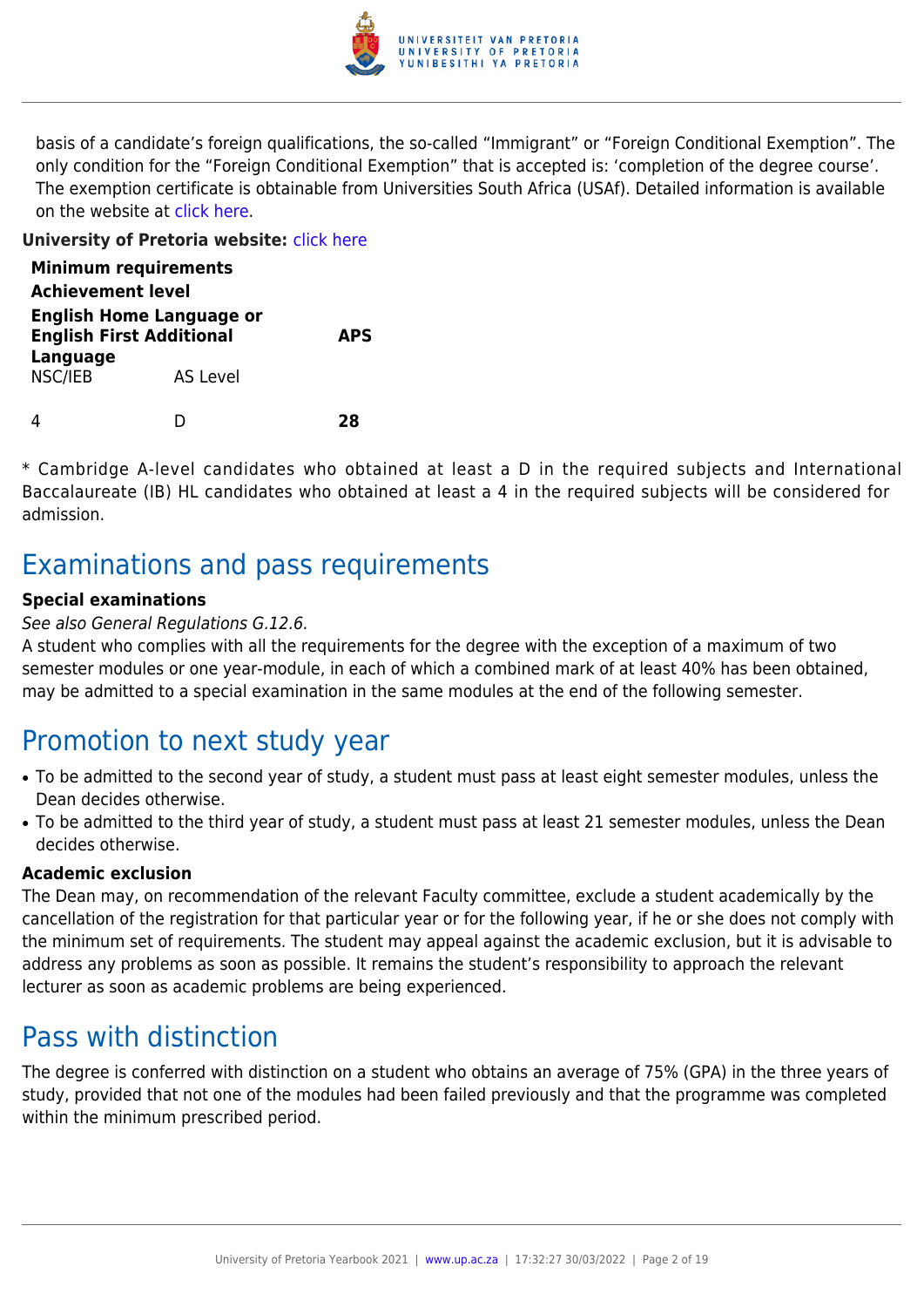

# General information

#### **Information on modules**

- If a module does not attract enough student registrations to be presented economically, the Dean may decide to withdraw it. Students will be advised in time of such decisions in order to register for an alternative module.
- The timetable of lectures must be consulted.
- A student may, with the consent of the Dean, exceed the number of modules per study year by two semester modules or one year module.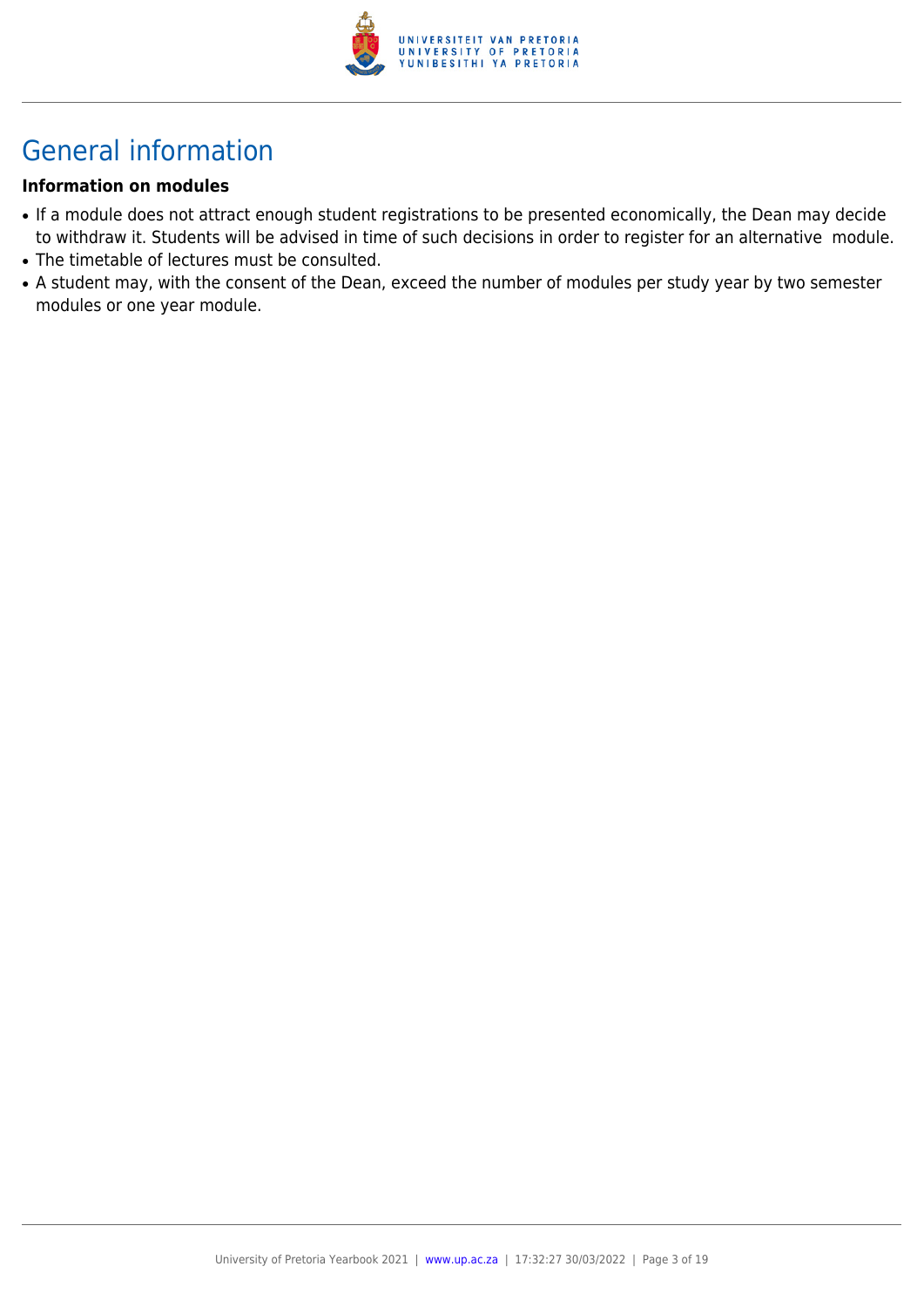

# Curriculum: Year 1

#### **Minimum credits: 128**

Two electives from any faculty may be selected if the student meets the prerequisites. The list below are electives from Theology and Religion but students are not limited to these.

All core and fundamental modules must be taken.

# **Fundamental modules**

#### **Academic information management 111 (AIM 111)**

| <b>Module credits</b>         | 4.00                                                                                                                                                                                                                                                                                                                          |
|-------------------------------|-------------------------------------------------------------------------------------------------------------------------------------------------------------------------------------------------------------------------------------------------------------------------------------------------------------------------------|
| <b>NQF Level</b>              | 05                                                                                                                                                                                                                                                                                                                            |
| Service modules               | Faculty of Engineering, Built Environment and Information Technology<br><b>Faculty of Education</b><br>Faculty of Economic and Management Sciences<br><b>Faculty of Humanities</b><br>Faculty of Law<br><b>Faculty of Health Sciences</b><br>Faculty of Natural and Agricultural Sciences<br>Faculty of Theology and Religion |
| <b>Prerequisites</b>          | No prerequisites.                                                                                                                                                                                                                                                                                                             |
| <b>Contact time</b>           | 2 lectures per week                                                                                                                                                                                                                                                                                                           |
| <b>Language of tuition</b>    | Module is presented in English                                                                                                                                                                                                                                                                                                |
| <b>Department</b>             | <b>Information Science</b>                                                                                                                                                                                                                                                                                                    |
| <b>Period of presentation</b> | Semester 1                                                                                                                                                                                                                                                                                                                    |
|                               |                                                                                                                                                                                                                                                                                                                               |

#### **Module content**

Find, evaluate, process, manage and present information resources for academic purposes using appropriate technology.

#### **Academic information management 121 (AIM 121)**

| <b>Module credits</b>  | 4.00                                                                                                                                                                                                                                                                                                                                                                         |
|------------------------|------------------------------------------------------------------------------------------------------------------------------------------------------------------------------------------------------------------------------------------------------------------------------------------------------------------------------------------------------------------------------|
| <b>NQF Level</b>       | 05                                                                                                                                                                                                                                                                                                                                                                           |
| <b>Service modules</b> | Faculty of Engineering, Built Environment and Information Technology<br><b>Faculty of Education</b><br><b>Faculty of Economic and Management Sciences</b><br><b>Faculty of Humanities</b><br>Faculty of Law<br><b>Faculty of Health Sciences</b><br>Faculty of Natural and Agricultural Sciences<br>Faculty of Theology and Religion<br><b>Faculty of Veterinary Science</b> |
| <b>Prerequisites</b>   | No prerequisites.                                                                                                                                                                                                                                                                                                                                                            |
|                        |                                                                                                                                                                                                                                                                                                                                                                              |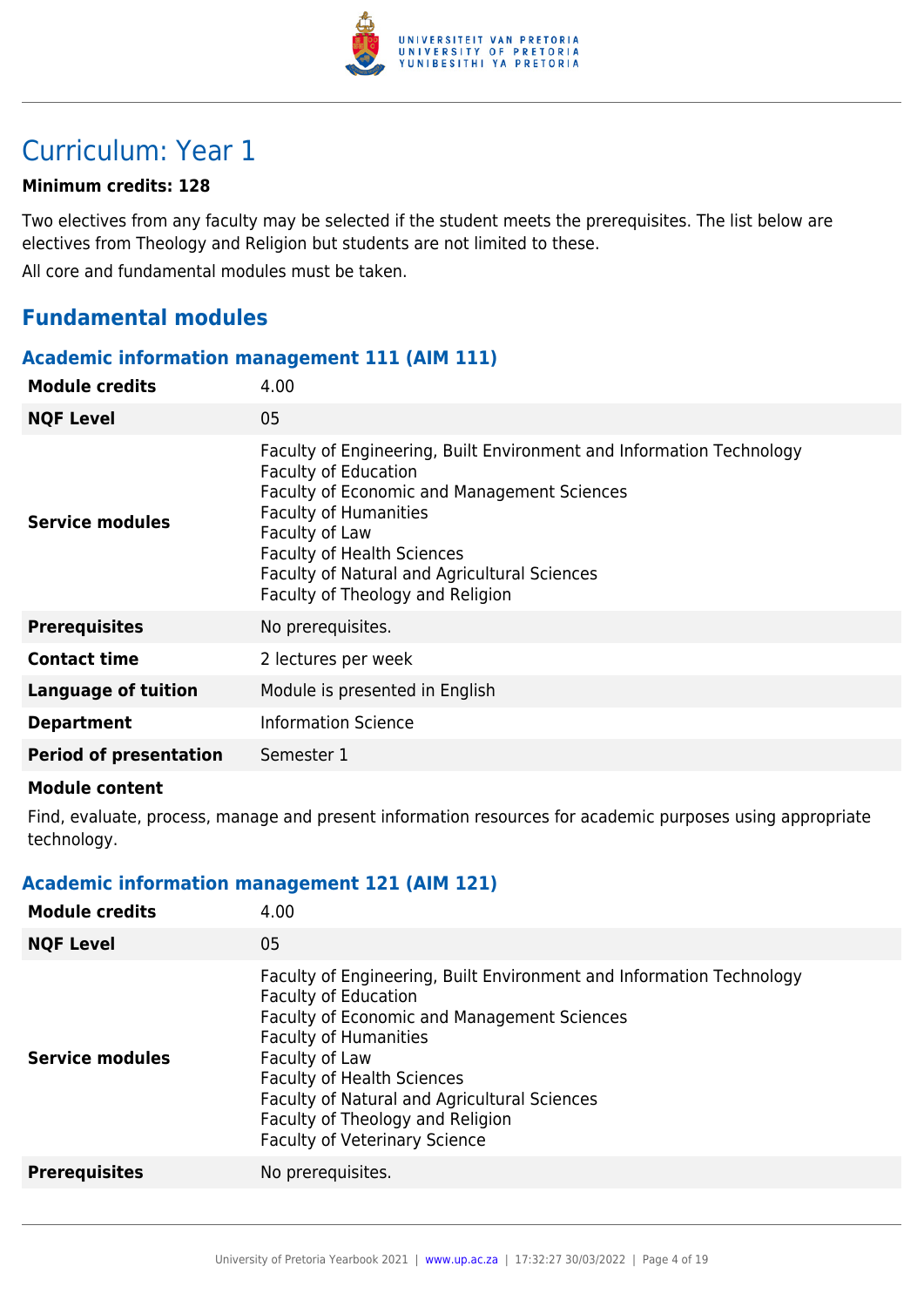

| <b>Contact time</b>           | 2 lectures per week            |
|-------------------------------|--------------------------------|
| Language of tuition           | Module is presented in English |
| <b>Department</b>             | <b>Informatics</b>             |
| <b>Period of presentation</b> | Semester 2                     |

Apply effective search strategies in different technological environments. Demonstrate the ethical and fair use of information resources. Integrate 21st-century communications into the management of academic information.

# **Academic literacy 110 (ALL 110)**

| <b>Module credits</b>         | 6.00                                                                  |
|-------------------------------|-----------------------------------------------------------------------|
| <b>NQF Level</b>              | 05                                                                    |
| Service modules               | <b>Faculty of Health Sciences</b><br>Faculty of Theology and Religion |
| <b>Prerequisites</b>          | No prerequisites.                                                     |
| <b>Contact time</b>           | 2 lectures per week                                                   |
| <b>Language of tuition</b>    | Module is presented in English                                        |
| <b>Department</b>             | Unit for Academic Literacy                                            |
| <b>Period of presentation</b> | Semester 1                                                            |

#### **Module content**

This module intends to equip students to cope more confidently and competently with the reading and understanding of a variety of texts, to apply these skills in a variety of contexts and to follow the conventions of academic writing.

### **Academic literacy for Theology 120 (ALL 120)**

| <b>Module credits</b>         | 6.00                             |
|-------------------------------|----------------------------------|
| <b>NQF Level</b>              | 05                               |
| <b>Service modules</b>        | Faculty of Theology and Religion |
| <b>Prerequisites</b>          | No prerequisites.                |
| <b>Contact time</b>           | 2 lectures per week              |
| <b>Language of tuition</b>    | Module is presented in English   |
| <b>Department</b>             | Unit for Academic Literacy       |
| <b>Period of presentation</b> | Semester 2                       |

#### **Module content**

By the end of this module students should be able to cope more confidently and competently with the reading, writing and critical thinking demands that are characteristic of the field of Theology.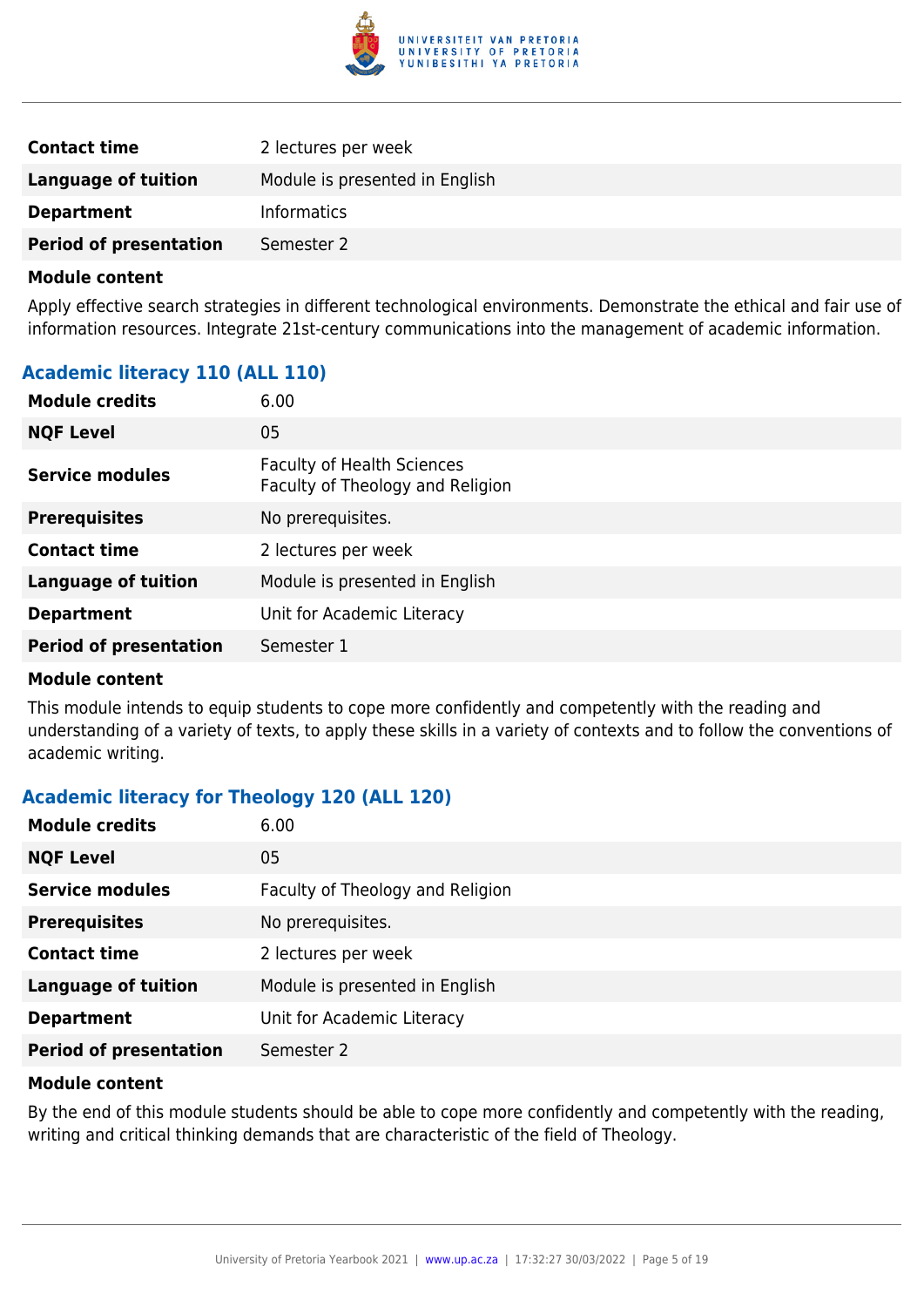

### **Academic orientation 105 (UPO 105)**

| <b>Module credits</b>         | 0.00                                |
|-------------------------------|-------------------------------------|
| <b>NQF Level</b>              | 00                                  |
| Language of tuition           | Module is presented in English      |
| <b>Department</b>             | Theology and Religion Dean's Office |
| <b>Period of presentation</b> | Year                                |

# **Core modules**

#### **Introduction to the New Testament 111 (NTL 111)**

| <b>Module credits</b>         | 10.00                                     |
|-------------------------------|-------------------------------------------|
| <b>NQF Level</b>              | 05                                        |
| <b>Prerequisites</b>          | No prerequisites.                         |
| <b>Contact time</b>           | 2 lectures per week, 2 tutorials per week |
| <b>Language of tuition</b>    | Module is presented in English            |
| <b>Department</b>             | New Testament and Related Literature      |
| <b>Period of presentation</b> | Semester 1                                |

#### **Module content**

The encyclopaedia of the New Testament and the religious-, political-, economic-, and socio-cultural setting of the New Testament.

# **Gospels: Mark and Matthew 121 (NTL 121)**

| <b>Module credits</b>         | 10.00                                     |
|-------------------------------|-------------------------------------------|
| <b>NQF Level</b>              | 05                                        |
| <b>Prerequisites</b>          | No prerequisites.                         |
| <b>Contact time</b>           | 2 lectures per week, 2 tutorials per week |
| <b>Language of tuition</b>    | Module is presented in English            |
| <b>Department</b>             | New Testament and Related Literature      |
| <b>Period of presentation</b> | Semester 2                                |
| Module content                |                                           |

Introduction to the exegesis and theology of Mark and Matthew; Synoptic problem and canonicity.

### **Introduction to the world of the Old Testament 111 (OTL 111)**

| <b>Module credits</b> | 10.00             |
|-----------------------|-------------------|
| <b>NQF Level</b>      | 05                |
| <b>Prerequisites</b>  | No prerequisites. |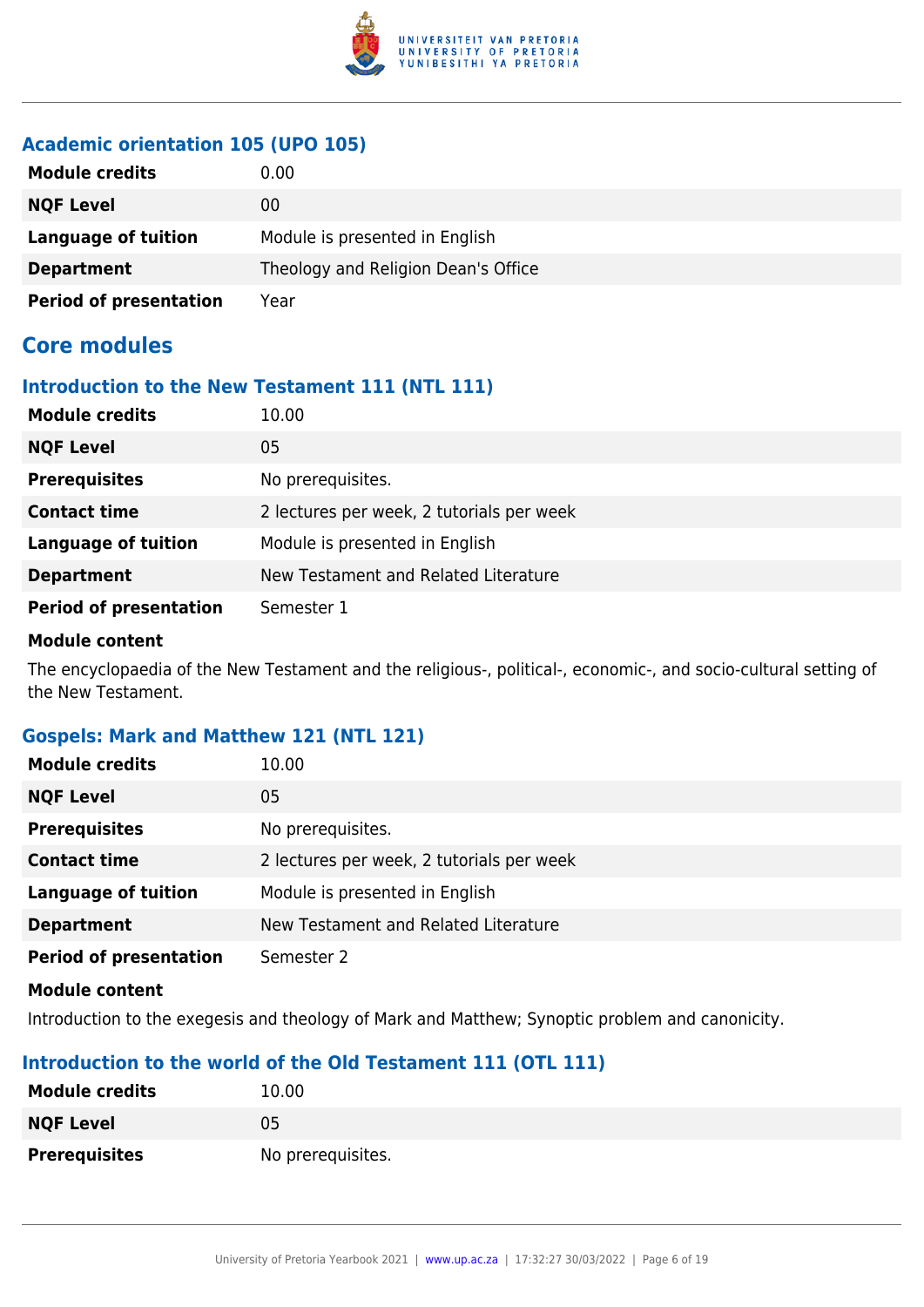

| <b>Contact time</b>           | 2 lectures per week, 2 tutorials per week |
|-------------------------------|-------------------------------------------|
| Language of tuition           | Module is presented in English            |
| <b>Department</b>             | Old Testament and Hebrew Scriptures       |
| <b>Period of presentation</b> | Semester 1                                |

Geographical and historical background of the Old Testament. The Near-Eastern cultural background of the Bible.

### **Narratives in the Old Testament 121 (OTL 121)**

| <b>Module credits</b>         | 10.00                                     |
|-------------------------------|-------------------------------------------|
| <b>NQF Level</b>              | 05                                        |
| <b>Prerequisites</b>          | No prerequisites.                         |
| <b>Contact time</b>           | 2 lectures per week, 2 tutorials per week |
| <b>Language of tuition</b>    | Module is presented in English            |
| <b>Department</b>             | Old Testament and Hebrew Scriptures       |
| <b>Period of presentation</b> | Semester 2                                |

#### **Module content**

Introduction to narratology. Capita selecta: Ruth, Chronicles, Ezra, Nehemiah.

### **Practical Theology: Introduction and insertion 111 (PRT 111)**

| <b>Module credits</b>         | 10.00                                     |
|-------------------------------|-------------------------------------------|
| <b>NQF Level</b>              | 05                                        |
| <b>Prerequisites</b>          | No prerequisite.                          |
| <b>Contact time</b>           | 2 lectures per week, 2 tutorials per week |
| <b>Language of tuition</b>    | Module is presented in English            |
| <b>Department</b>             | Practical Theology and Mission Studies    |
| <b>Period of presentation</b> | Semester 1                                |

#### **Module content**

A general introduction to the field of Practical Theology, its sub-disciplines and the current context of faith practices.

#### **Theory of religion 110 (REL 110)**

| <b>Module credits</b>  | 12.00                                                       |
|------------------------|-------------------------------------------------------------|
| <b>NQF Level</b>       | 05                                                          |
| <b>Service modules</b> | <b>Faculty of Education</b><br><b>Faculty of Humanities</b> |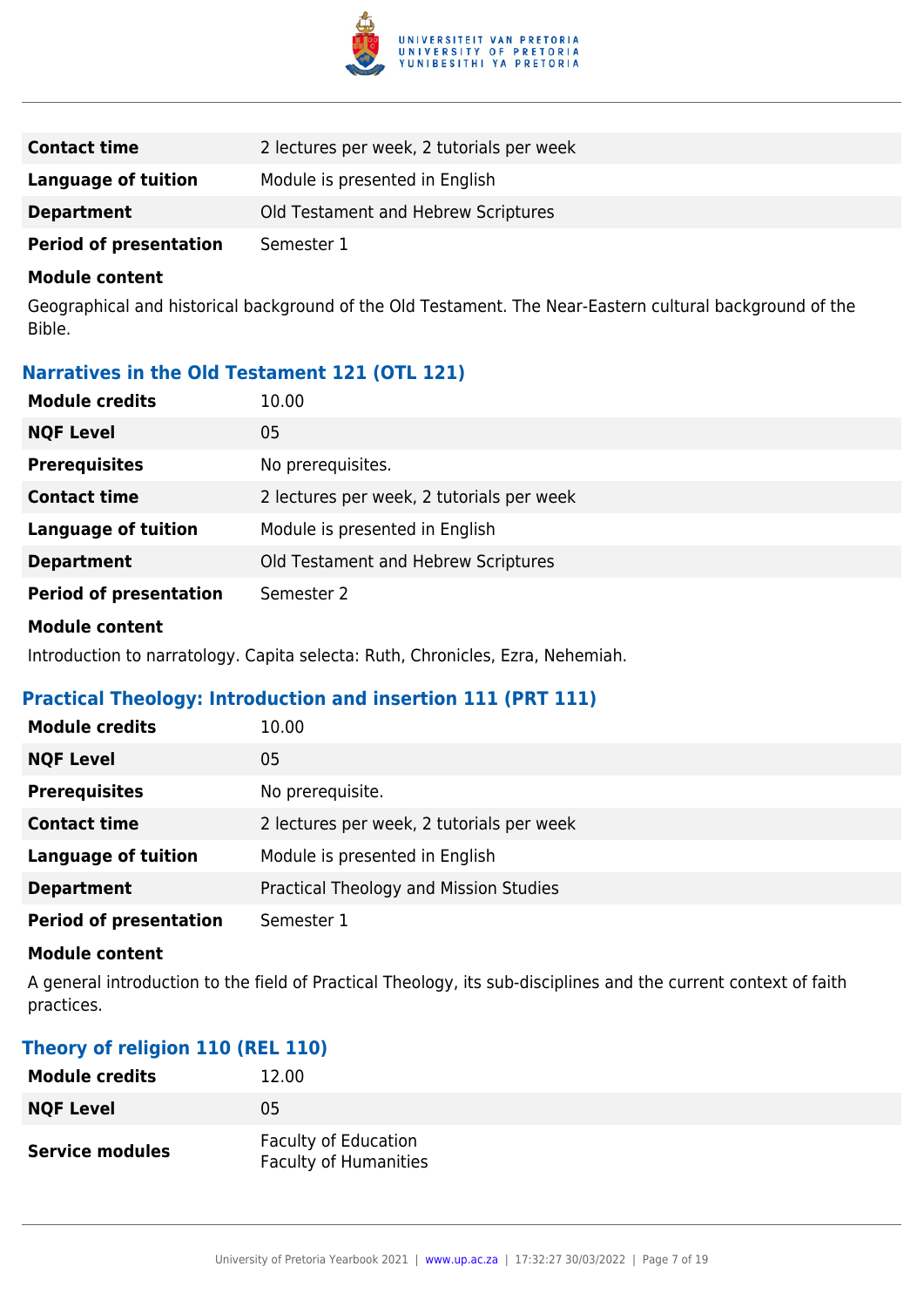

| <b>Prerequisites</b>          | No prerequisites.                                                      |
|-------------------------------|------------------------------------------------------------------------|
| <b>Contact time</b>           | 1 discussion class per week, 2 lectures per week, 2 tutorials per week |
| <b>Language of tuition</b>    | Module is presented in English                                         |
| <b>Department</b>             | <b>Religion Studies</b>                                                |
| <b>Period of presentation</b> | Semester 1                                                             |

What is religion? The functions of religion. Studying religion. Perspectives on religion. Common concepts and key terms in various religions will be dealt with - also generic dimensions and aspects. The interdependence of religion, culture and society.

### **Introduction to the study of religion 121 (RSM 121)**

| <b>Module credits</b>         | 10.00                                     |
|-------------------------------|-------------------------------------------|
| <b>NQF Level</b>              | 05                                        |
| <b>Prerequisites</b>          | No prerequisites.                         |
| <b>Contact time</b>           | 2 lectures per week, 2 tutorials per week |
| <b>Language of tuition</b>    | Module is presented in English            |
| <b>Department</b>             | <b>Religion Studies</b>                   |
| <b>Period of presentation</b> | Semester 2                                |

#### **Module content**

What is religion? The functions of religion. Methods of studying religion. Perspectives on the origin of religion. Common concepts and key terms in various religions will be dealt with - also generic dimensions and aspects. The interdependence of religion, culture and society.

### **Faith and stories 111 (SHT 111)**

| <b>Module credits</b>         | 10.00                                     |
|-------------------------------|-------------------------------------------|
| <b>NQF Level</b>              | 05                                        |
| <b>Prerequisites</b>          | No prerequisites.                         |
| <b>Contact time</b>           | 2 lectures per week, 2 tutorials per week |
| <b>Language of tuition</b>    | Module is presented in English            |
| <b>Department</b>             | Systematic and Historical Theology        |
| <b>Period of presentation</b> | Semester 1                                |

#### **Module content**

Overview and introduction to the disciplines within the field of theological studies.

### **History of Christianity in Southern Africa 121 (SHT 121)**

**Module credits** 10.00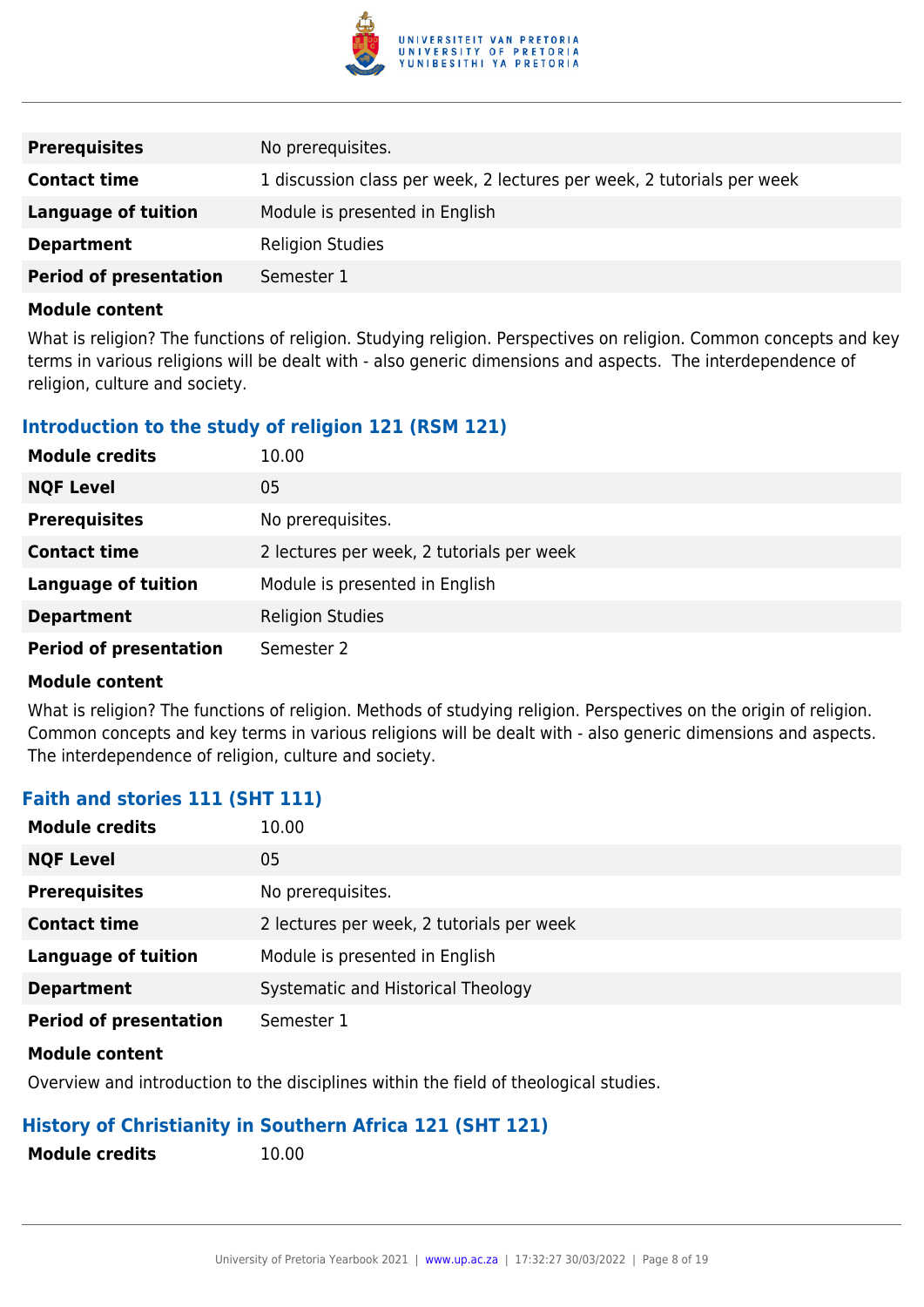

| <b>NQF Level</b>              | 05                                        |
|-------------------------------|-------------------------------------------|
| <b>Prerequisites</b>          | No prerequisites.                         |
| <b>Contact time</b>           | 2 lectures per week, 2 tutorials per week |
| Language of tuition           | Module is presented in English            |
| <b>Department</b>             | Systematic and Historical Theology        |
| <b>Period of presentation</b> | Semester 2                                |

Introduction to the history of Christianity in Southern Africa with specific reference to colonialism and postcolonialism.

# **Elective modules**

# **Introduction to Community engagement 110 (CYE 110)**

| <b>Module credits</b>         | 10.00                                     |
|-------------------------------|-------------------------------------------|
| <b>NQF Level</b>              | 05                                        |
| <b>Prerequisites</b>          | No prerequisites.                         |
| <b>Contact time</b>           | 2 lectures per week, 2 tutorials per week |
| <b>Language of tuition</b>    | Module is presented in English            |
| <b>Department</b>             | Practical Theology and Mission Studies    |
| <b>Period of presentation</b> | Semester 1                                |

#### **Module content**

Definitions, theologies and methodologies in community engagement.

### **Researching communities 120 (CYE 120)**

| <b>Module credits</b>         | 10.00                                     |
|-------------------------------|-------------------------------------------|
| <b>NQF Level</b>              | 05                                        |
| <b>Prerequisites</b>          | No prerequisites.                         |
| <b>Contact time</b>           | 2 lectures per week, 2 tutorials per week |
| <b>Language of tuition</b>    | Module is presented in English            |
| <b>Department</b>             | Practical Theology and Mission Studies    |
| <b>Period of presentation</b> | Semester 2                                |

#### **Module content**

Reading, understanding and discerning together in community engagement.

### **Kaleidoscope of religions 120 (REL 120)**

| <b>Module credits</b> |  |
|-----------------------|--|
|-----------------------|--|

**Module credits** 12.00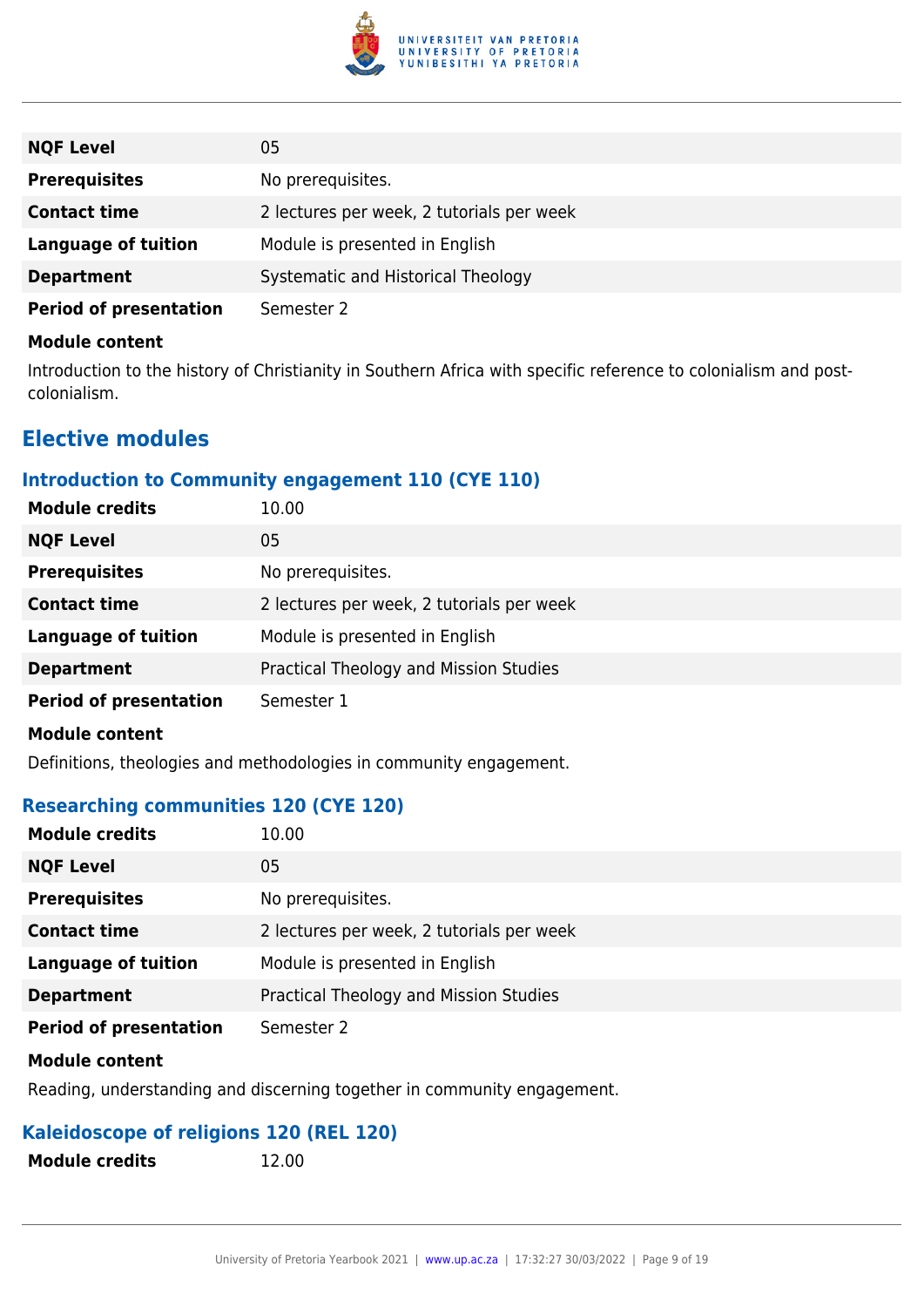

| <b>NQF Level</b>              | 05                                                                     |
|-------------------------------|------------------------------------------------------------------------|
| <b>Service modules</b>        | <b>Faculty of Education</b><br><b>Faculty of Humanities</b>            |
| <b>Prerequisites</b>          | No prerequisites.                                                      |
| <b>Contact time</b>           | 1 discussion class per week, 2 lectures per week, 2 tutorials per week |
| <b>Language of tuition</b>    | Module is presented in English                                         |
| <b>Department</b>             | <b>Religion Studies</b>                                                |
| <b>Period of presentation</b> | Semester 2                                                             |

The occurrence of religion in societies. Types of religion. Primal religions. Christianity, Judaism, Islam. A variety of religions will be addressed: capita selecta will be made from Christianity; Hinduism; Buddhism; New Religions; New Age; main developments in the world and South Africa.

#### **Introduction to Spirituality 110 (SRY 110)**

| <b>Module credits</b>         | 10.00                                     |
|-------------------------------|-------------------------------------------|
| <b>NQF Level</b>              | 05                                        |
| <b>Prerequisites</b>          | No prerequisites.                         |
| <b>Contact time</b>           | 2 lectures per week, 2 tutorials per week |
| <b>Language of tuition</b>    | Module is presented in English            |
| <b>Department</b>             | Systematic and Historical Theology        |
| <b>Period of presentation</b> | Semester 1                                |

#### **Module content**

A general introduction to the forms of spirituality and the methods for studying and teaching spirituality.

### **Religion, scripture and spirituality 120 (SRY 120)**

| <b>Module credits</b>         | 10.00                              |
|-------------------------------|------------------------------------|
| <b>NQF Level</b>              | 05                                 |
| <b>Prerequisites</b>          | No prerequisites.                  |
| <b>Contact time</b>           | 2 lectures per week                |
| <b>Language of tuition</b>    | Module is presented in English     |
| <b>Department</b>             | Systematic and Historical Theology |
| <b>Period of presentation</b> | Semester 2                         |

#### **Module content**

An exploration of the possible relationships between religion and spirituality and then also the relationship between Scripture and Spirituality.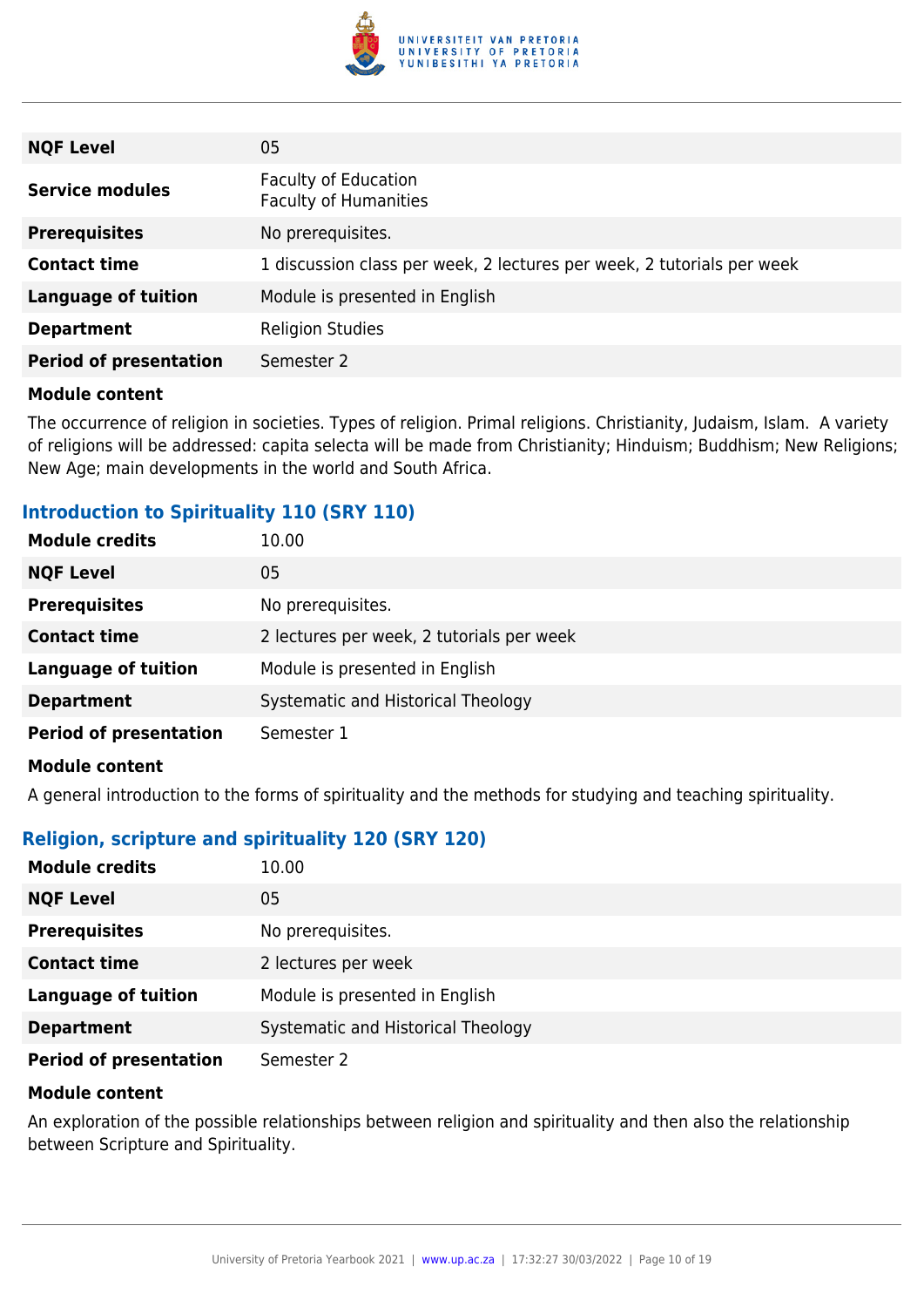

# Curriculum: Year 2

#### **Minimum credits: 110**

**All** prescribed modules must be taken

# **Core modules**

# **Gospels: Luke-Acts 211 (NTL 211)**

| <b>Module credits</b>         | 10.00                                |
|-------------------------------|--------------------------------------|
| <b>NQF Level</b>              | 06                                   |
| <b>Prerequisites</b>          | No prerequisites.                    |
| <b>Contact time</b>           | 2 lectures per week                  |
| <b>Language of tuition</b>    | Module is presented in English       |
| <b>Department</b>             | New Testament and Related Literature |
| <b>Period of presentation</b> | Semester 1                           |
| <b>Module content</b>         |                                      |

Introduction to the exegesis and theology of Luke-Acts.

# **Johannine literature 221 (NTL 221)**

| <b>Module credits</b>         | 10.00                                |
|-------------------------------|--------------------------------------|
| <b>NQF Level</b>              | 06                                   |
| <b>Prerequisites</b>          | No prerequisites.                    |
| <b>Contact time</b>           | 2 lectures per week                  |
| <b>Language of tuition</b>    | Module is presented in English       |
| <b>Department</b>             | New Testament and Related Literature |
| <b>Period of presentation</b> | Semester 2                           |
| <b>Module content</b>         |                                      |

Introduction to the exegesis and theology of the Johannine gospel and letters.

### **Old Testament exegesis and former prophets 211 (OTL 211)**

| <b>Module credits</b>      | 10.00                               |
|----------------------------|-------------------------------------|
| <b>NQF Level</b>           | 06                                  |
| <b>Prerequisites</b>       | No prerequisites.                   |
| <b>Contact time</b>        | 2 lectures per week                 |
| <b>Language of tuition</b> | Module is presented in English      |
| <b>Department</b>          | Old Testament and Hebrew Scriptures |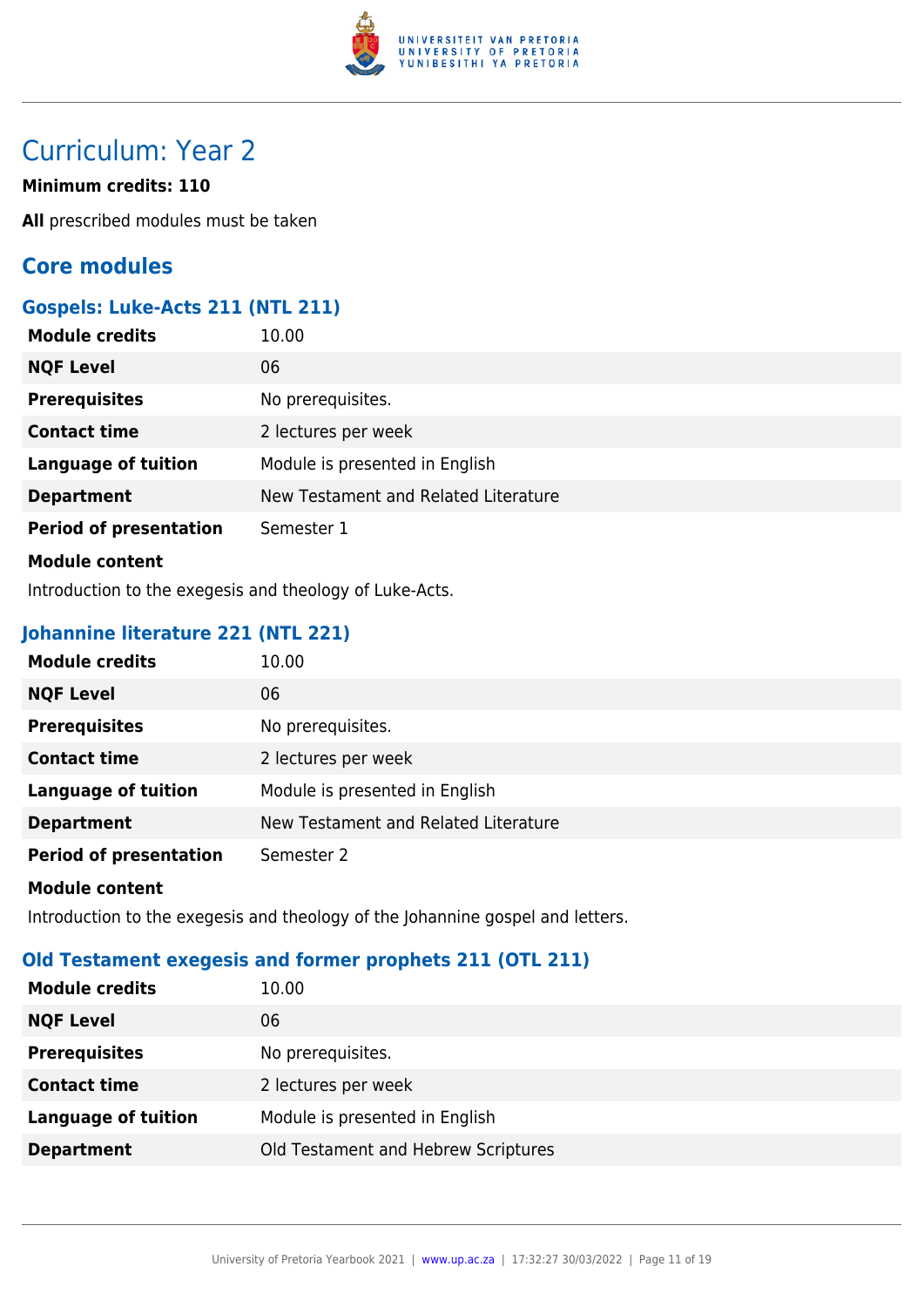

**Period of presentation** Semester 1

#### **Module content**

Variety of exegetical methods applied to texts of the former prophets.

### **Poetry and apocalypses 221 (OTL 221)**

| <b>Module credits</b>                                    | 10.00                               |
|----------------------------------------------------------|-------------------------------------|
| <b>NQF Level</b>                                         | 06                                  |
| <b>Prerequisites</b>                                     | No prerequisites.                   |
| <b>Contact time</b>                                      | 2 lectures per week                 |
| <b>Language of tuition</b>                               | Module is presented in English      |
| <b>Department</b>                                        | Old Testament and Hebrew Scriptures |
| <b>Period of presentation</b>                            | Semester 2                          |
| <b>Module content</b>                                    |                                     |
| Bootical and anocaluntic literature of the Old Tectament |                                     |

Poetical and apocalyptic literature of the Old Testament.

#### **Practical Theology: Understanding and interpreting I 211 (PRT 211)**

| <b>Module credits</b>         | 10.00                                  |
|-------------------------------|----------------------------------------|
| <b>NQF Level</b>              | 06                                     |
| <b>Prerequisites</b>          | No prerequisites.                      |
| <b>Contact time</b>           | 2 lectures per week                    |
| <b>Language of tuition</b>    | Module is presented in English         |
| <b>Department</b>             | Practical Theology and Mission Studies |
| <b>Period of presentation</b> | Semester 1                             |

#### **Module content**

A general introduction to theories for understanding and interpreting faith practices with an emphasis on Youth, Pastoral Care, Community Development/Transformation and Congregational Studies.

#### **Practical Theology: Understanding and interpreting II 221 (PRT 221)**

| <b>Module credits</b>         | 10.00                                  |
|-------------------------------|----------------------------------------|
| <b>NQF Level</b>              | 06                                     |
| <b>Prerequisites</b>          | No prerequisites.                      |
| <b>Contact time</b>           | 2 lectures per week                    |
| <b>Language of tuition</b>    | Module is presented in English         |
| <b>Department</b>             | Practical Theology and Mission Studies |
| <b>Period of presentation</b> | Semester 2                             |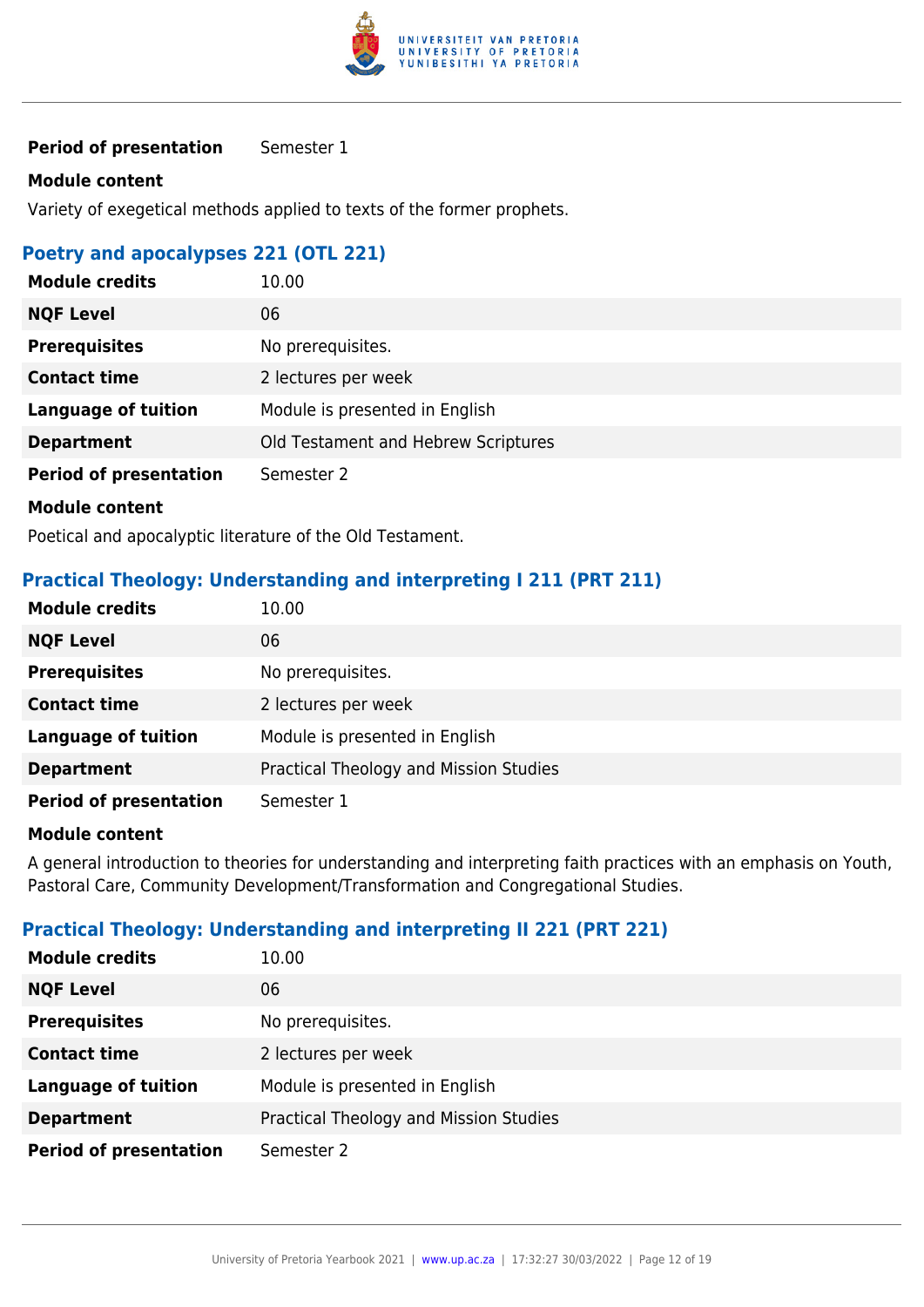

A general introduction to theories for understanding and interpreting faith practices with an emphasis on Liturgy, Hymnology and Homiletics.

# **Key concepts and topics in missiology 211 (RSM 211)**

| <b>Module credits</b>         | 10.00                          |
|-------------------------------|--------------------------------|
| <b>NQF Level</b>              | 06                             |
| <b>Prerequisites</b>          | No prerequisites.              |
| <b>Contact time</b>           | 2 lectures per week            |
| <b>Language of tuition</b>    | Module is presented in English |
| <b>Department</b>             | <b>Religion Studies</b>        |
| <b>Period of presentation</b> | Semester 1                     |
| <b>Module content</b>         |                                |
|                               |                                |

Church, mission and leadership.

# **Theologies of the South 221 (RSM 221)**

| <b>Module credits</b>         | 10.00                          |
|-------------------------------|--------------------------------|
| <b>NQF Level</b>              | 06                             |
| <b>Prerequisites</b>          | No prerequisites.              |
| <b>Contact time</b>           | 2 lectures per week            |
| <b>Language of tuition</b>    | Module is presented in English |
| <b>Department</b>             | <b>Religion Studies</b>        |
| <b>Period of presentation</b> | Semester 2                     |
| <b>Module content</b>         |                                |

An understanding of hybrid forms of Christianity, especially in Africa.

### **Faith and beliefs 211 (SHT 211)**

| <b>Module credits</b>         | 10.00                              |
|-------------------------------|------------------------------------|
| <b>NQF Level</b>              | 06                                 |
| <b>Prerequisites</b>          | No prerequisites.                  |
| <b>Contact time</b>           | 2 lectures per week                |
| <b>Language of tuition</b>    | Module is presented in English     |
| <b>Department</b>             | Systematic and Historical Theology |
| <b>Period of presentation</b> | Semester 1                         |
| <b>Module content</b>         |                                    |

Pluriversal perspectives on faith, God, Trinity, Jesus Christ and Holy Spirit.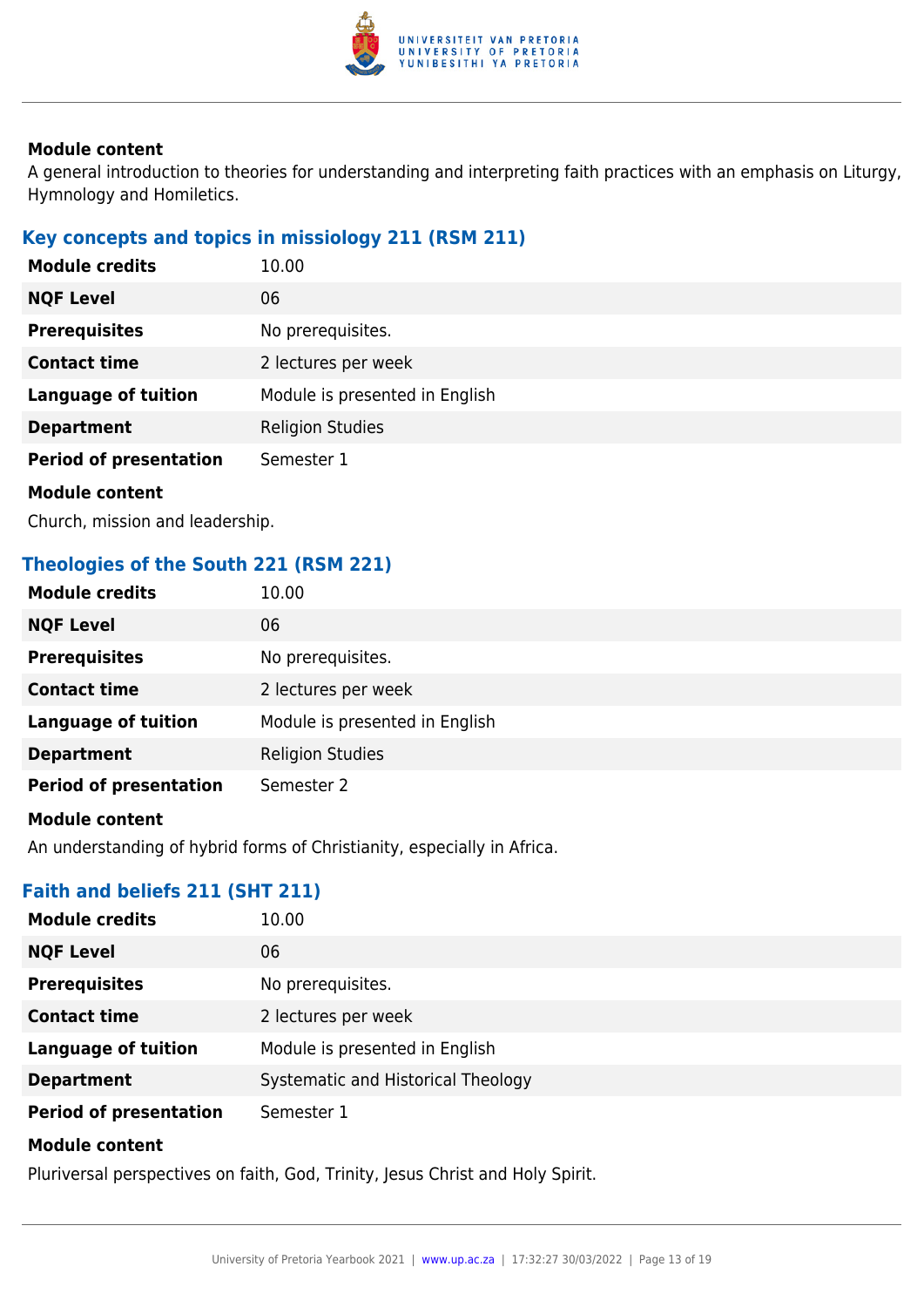

### **Being human 221 (SHT 221)**

| <b>Module credits</b>         | 10.00                              |
|-------------------------------|------------------------------------|
| <b>NQF Level</b>              | 06                                 |
| <b>Prerequisites</b>          | No prerequisites.                  |
| <b>Contact time</b>           | 2 lectures per week                |
| <b>Language of tuition</b>    | Module is presented in English     |
| <b>Department</b>             | Systematic and Historical Theology |
| <b>Period of presentation</b> | Semester 2                         |
| <b>Module content</b>         |                                    |

Pluriversal perspectives on being human, on beliefs and on spirituality.

# **Theology in history 224 (SHT 224)**

| <b>Module credits</b>         | 10.00                              |
|-------------------------------|------------------------------------|
| <b>NQF Level</b>              | 06                                 |
| <b>Prerequisites</b>          | No prerequisites.                  |
| <b>Contact time</b>           | 2 lectures per week                |
| <b>Language of tuition</b>    | Module is presented in English     |
| <b>Department</b>             | Systematic and Historical Theology |
| <b>Period of presentation</b> | Semester 2                         |

#### **Module content**

Historical analysis of selected theological traditions and themes from the early church up to the 20th century.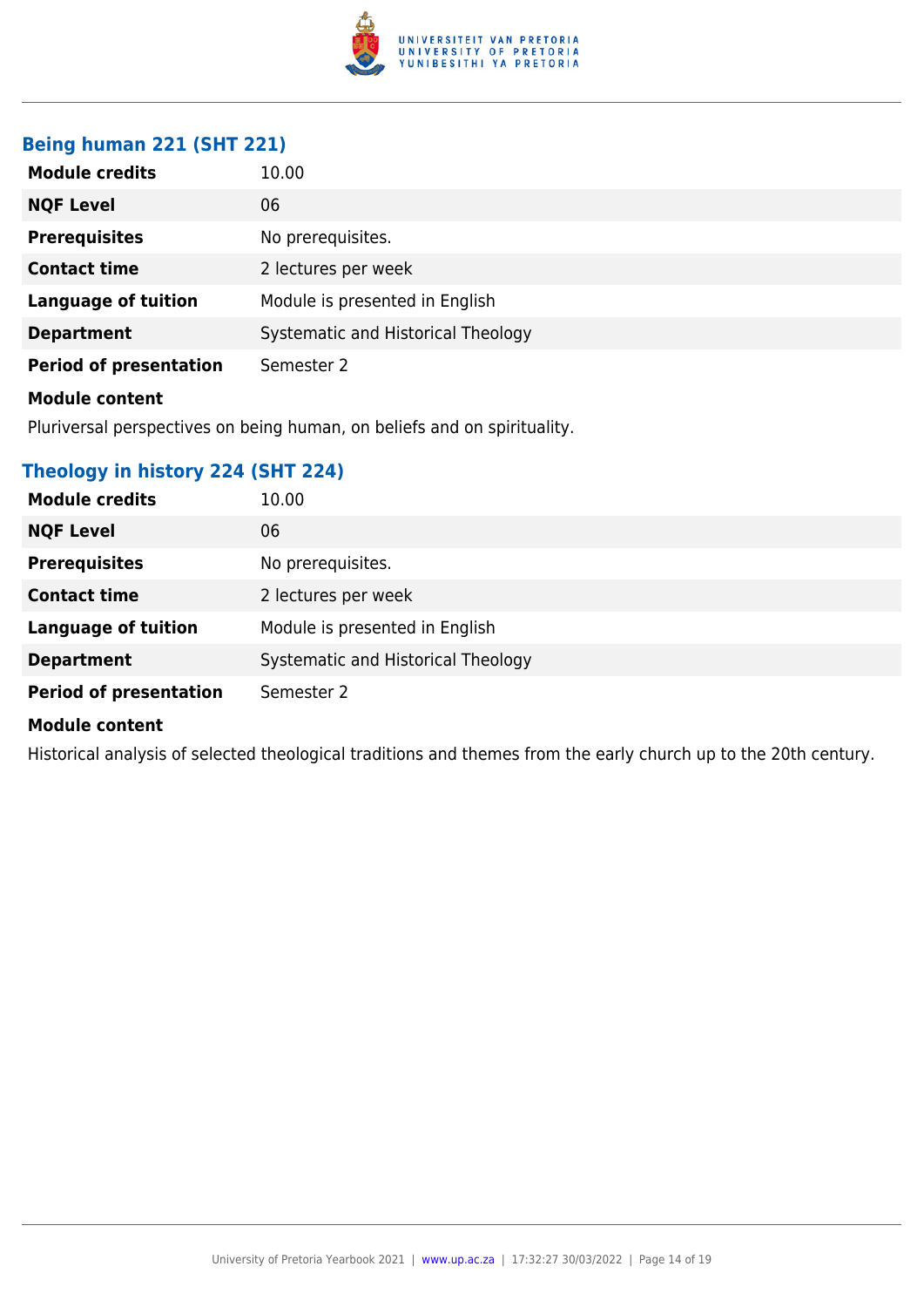

# Curriculum: Final year

### **Minimum credits: 125**

**All** prescribed modules must be taken

# **Core modules**

### **Community engagement 301 (CYE 301)**

| <b>Module credits</b>         | 15.00                                  |
|-------------------------------|----------------------------------------|
| <b>NQF Level</b>              | 07                                     |
| <b>Prerequisites</b>          | No prerequisites.                      |
| <b>Contact time</b>           | 2 lectures per week                    |
| <b>Language of tuition</b>    | Module is presented in English         |
| <b>Department</b>             | Practical Theology and Mission Studies |
| <b>Period of presentation</b> | Year                                   |

#### **Module content**

Develop a critical vision for how to engage with communities, in ways that are respectful and responsible. General principles and formation.

### **Paul 311 (NTL 311)**

| <b>Module credits</b>         | 10.00                                |
|-------------------------------|--------------------------------------|
| <b>NQF Level</b>              | 07                                   |
| <b>Prerequisites</b>          | No prerequisites.                    |
| <b>Contact time</b>           | 2 lectures per week                  |
| <b>Language of tuition</b>    | Module is presented in English       |
| <b>Department</b>             | New Testament and Related Literature |
| <b>Period of presentation</b> | Semester 1                           |
| <b>Module content</b>         |                                      |

Introduction to the exegesis and theology of the authentic letters of Paul.

### **Deutero- and Trito-Pauline writings 321 (NTL 321)**

| <b>Module credits</b>      | 10.00                                |
|----------------------------|--------------------------------------|
| <b>NQF Level</b>           | 07                                   |
| <b>Prerequisites</b>       | No prerequisites.                    |
| <b>Contact time</b>        | 2 lectures per week                  |
| <b>Language of tuition</b> | Module is presented in English       |
| <b>Department</b>          | New Testament and Related Literature |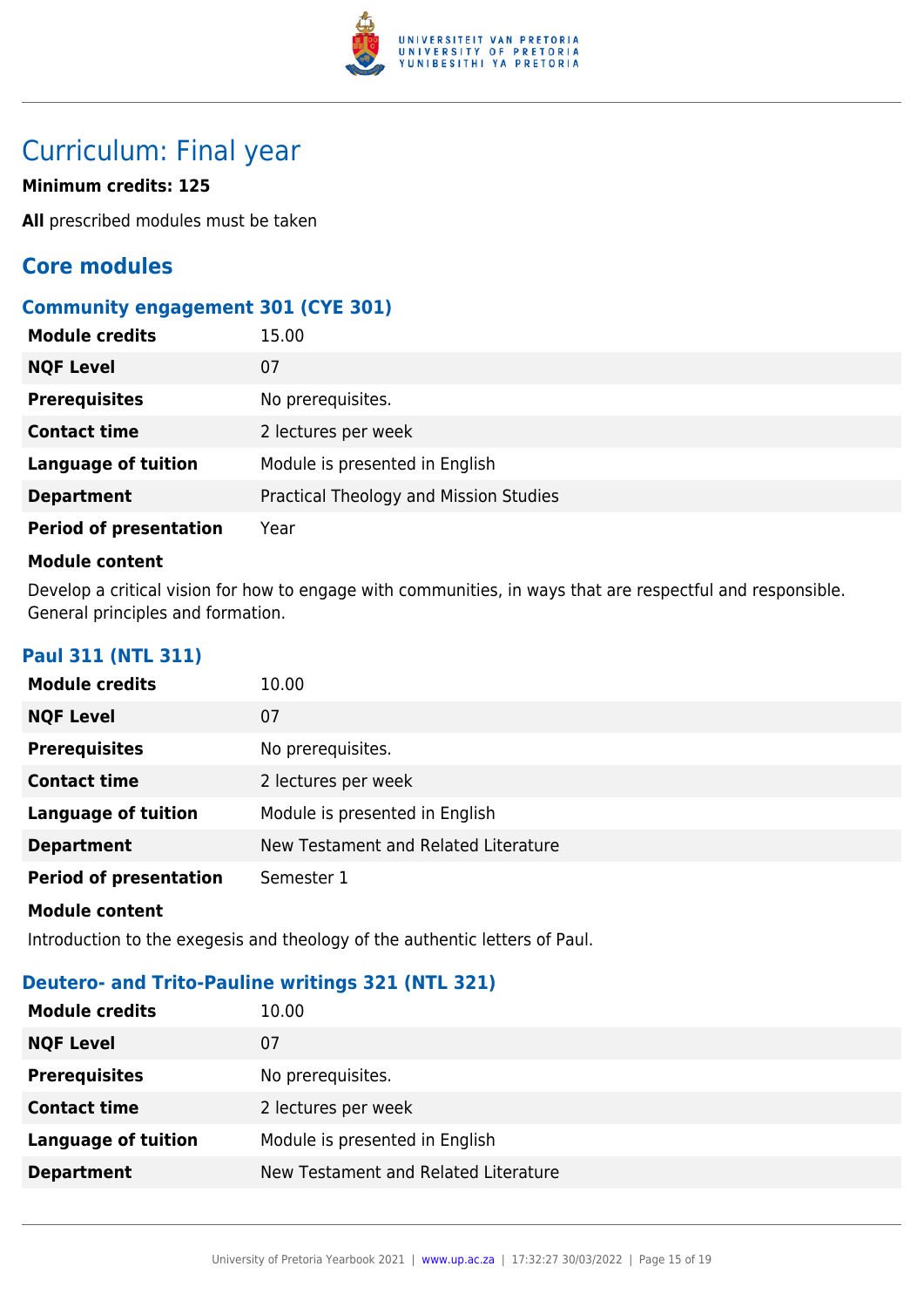

**Period of presentation** Semester 2

#### **Module content**

Introduction to the exegesis and theology of the Deutero- and Trito-Pauline writings.

#### **The Pentateuch 311 (OTL 311)**

| <b>Module credits</b>         | 10.00                               |
|-------------------------------|-------------------------------------|
| <b>NQF Level</b>              | 07                                  |
| <b>Prerequisites</b>          | No prerequisites.                   |
| <b>Contact time</b>           | 2 lectures per week                 |
| <b>Language of tuition</b>    | Module is presented in English      |
| <b>Department</b>             | Old Testament and Hebrew Scriptures |
| <b>Period of presentation</b> | Semester 1                          |
| <b>Module content</b>         |                                     |

The Pentateuch (including hermeneutical perspectives).

# **The Prophets 321 (OTL 321)**

| <b>Module credits</b>         | 10.00                               |
|-------------------------------|-------------------------------------|
| <b>NQF Level</b>              | 07                                  |
| <b>Prerequisites</b>          | No prerequisites.                   |
| <b>Contact time</b>           | 2 lectures per week                 |
| <b>Language of tuition</b>    | Module is presented in English      |
| <b>Department</b>             | Old Testament and Hebrew Scriptures |
| <b>Period of presentation</b> | Semester 2                          |

#### **Module content**

Selection from the Latter Prophets: exegesis and theologies.

#### **Practical Theology: Discerning and imagining 311 (PRT 311)**

| <b>Module credits</b>         | 10.00                                  |
|-------------------------------|----------------------------------------|
| <b>NQF Level</b>              | 07                                     |
| <b>Prerequisites</b>          | No prerequisites.                      |
| <b>Contact time</b>           | 2 lectures per week                    |
| <b>Language of tuition</b>    | Module is presented in English         |
| <b>Department</b>             | Practical Theology and Mission Studies |
| <b>Period of presentation</b> | Semester 1                             |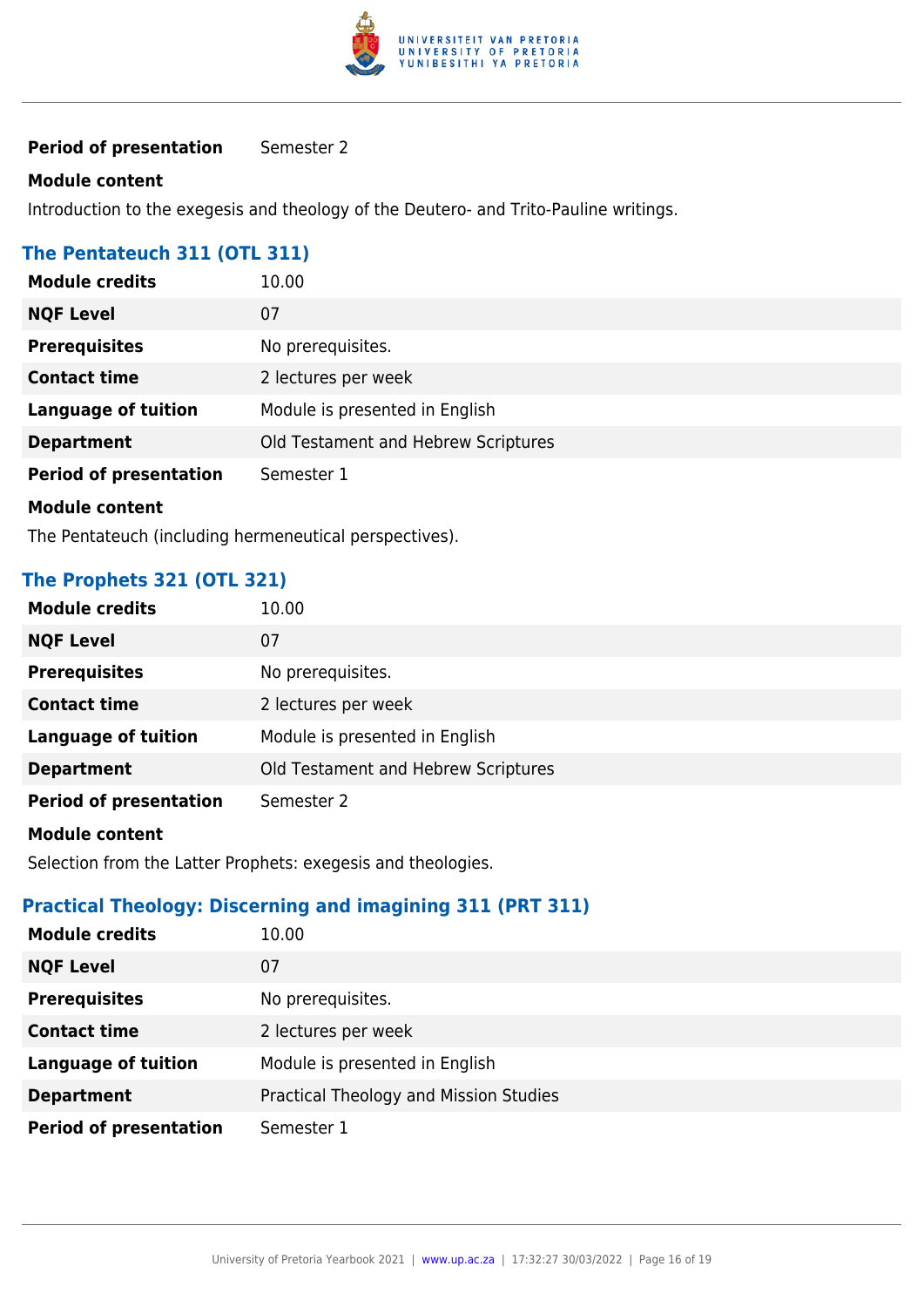

A general introduction to methods and theories related to discernment and action regarding faith practices with an emphasis on Youth, Pastoral Care, Community Development/Transformation and Congregational Studies.

# **Practical Theology: Living the faith 321 (PRT 321)**

| <b>Module credits</b>         | 10.00                                  |
|-------------------------------|----------------------------------------|
| <b>NQF Level</b>              | 07                                     |
| <b>Prerequisites</b>          | No prerequisites.                      |
| <b>Contact time</b>           | 2 lectures per week                    |
| <b>Language of tuition</b>    | Module is presented in English         |
| <b>Department</b>             | Practical Theology and Mission Studies |
| <b>Period of presentation</b> | Semester 2                             |

#### **Module content**

A general introduction to methods and theories related to discernment and action regarding faith practices with an emphasis on Liturgy, Hymnology and Homiletics.

# **Mission in practice 311 (RSM 311)**

| <b>Module credits</b>         | 10.00                          |
|-------------------------------|--------------------------------|
| <b>NQF Level</b>              | 07                             |
| <b>Prerequisites</b>          | No prerequisites.              |
| <b>Contact time</b>           | 2 lectures per week            |
| <b>Language of tuition</b>    | Module is presented in English |
| <b>Department</b>             | <b>Religion Studies</b>        |
| <b>Period of presentation</b> | Semester 1                     |
|                               |                                |

#### **Module content**

Missional ecclesiology and community engagement.

### **Church planting 321 (RSM 321)**

| <b>Module credits</b>         | 10.00                          |
|-------------------------------|--------------------------------|
| <b>NQF Level</b>              | 07                             |
| <b>Prerequisites</b>          | No prerequisites.              |
| <b>Contact time</b>           | 2 lectures per week            |
| <b>Language of tuition</b>    | Module is presented in English |
| <b>Department</b>             | <b>Religion Studies</b>        |
| <b>Period of presentation</b> | Semester 2                     |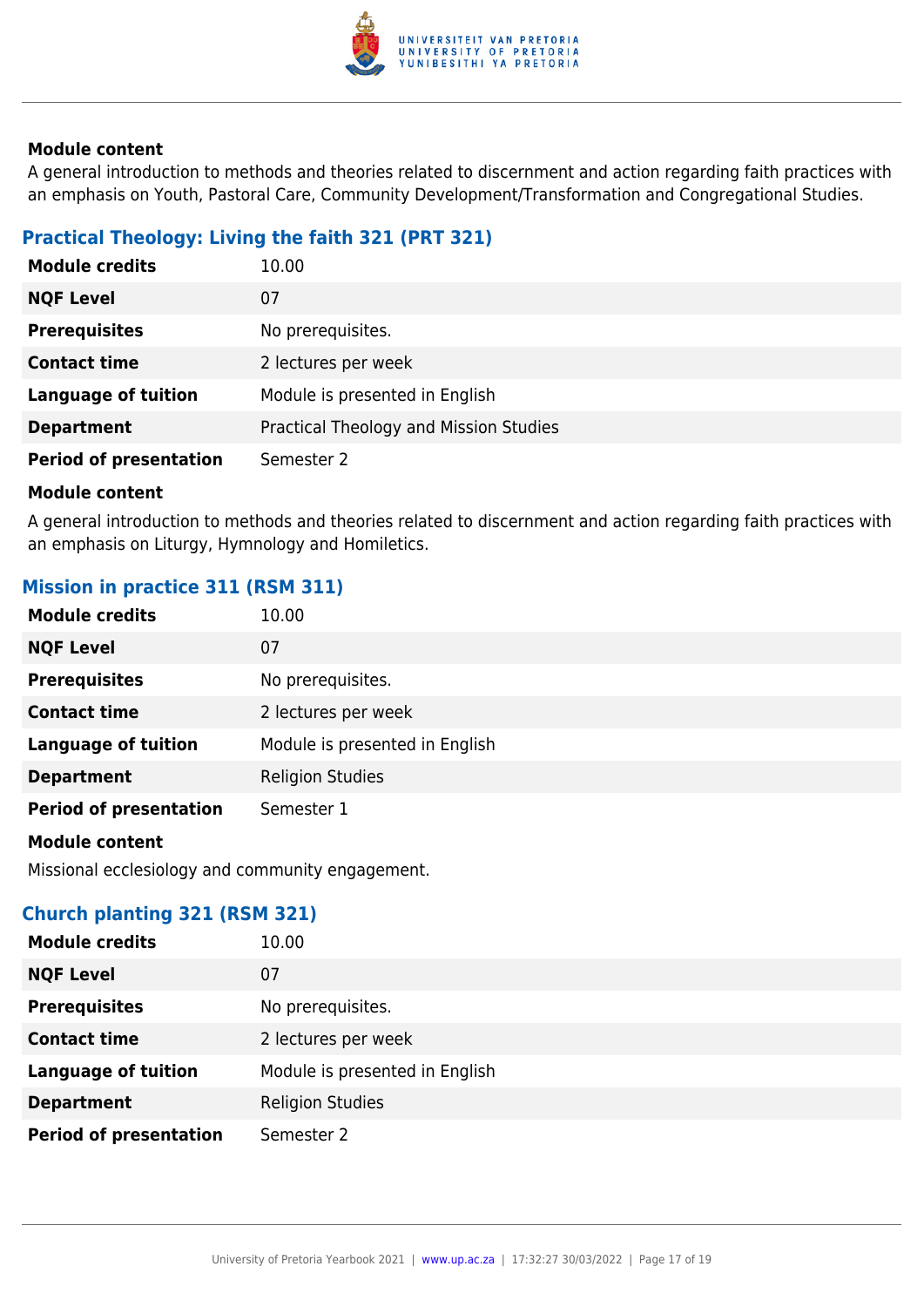

Church pioneering and leadership. Establishing new faith communities.

#### **Church and community 311 (SHT 311)**

| <b>Module credits</b>         | 10.00                              |
|-------------------------------|------------------------------------|
| <b>NQF Level</b>              | 07                                 |
| <b>Prerequisites</b>          | No prerequisites.                  |
| <b>Contact time</b>           | 2 lectures per week                |
| <b>Language of tuition</b>    | Module is presented in English     |
| <b>Department</b>             | Systematic and Historical Theology |
| <b>Period of presentation</b> | Semester 1                         |
| Module content                |                                    |

Reflections on what it means to be church in the current context.

# **Living as Christians 314 (SHT 314)**

| <b>Module credits</b>         | 10.00                              |
|-------------------------------|------------------------------------|
| <b>NQF Level</b>              | 07                                 |
| <b>Prerequisites</b>          | No prerequisites.                  |
| <b>Contact time</b>           | 2 lectures per week                |
| <b>Language of tuition</b>    | Module is presented in English     |
| <b>Department</b>             | Systematic and Historical Theology |
| <b>Period of presentation</b> | Semester 1                         |
| <b>Module content</b>         |                                    |

Pluriversal perspectives on ethical behaviour, societal issues and ethical challenges.

#### **Contemporary theological discourses I 321 (SHT 321)**

| <b>Module credits</b>         | 10.00                              |
|-------------------------------|------------------------------------|
| <b>NQF Level</b>              | 07                                 |
| <b>Prerequisites</b>          | No prerequisites.                  |
| <b>Contact time</b>           | 2 lectures per week                |
| <b>Language of tuition</b>    | Module is presented in English     |
| <b>Department</b>             | Systematic and Historical Theology |
| <b>Period of presentation</b> | Semester 2                         |
| <b>Module content</b>         |                                    |

Critical discussion of theological and ecclesial issues as reflected in recent history.